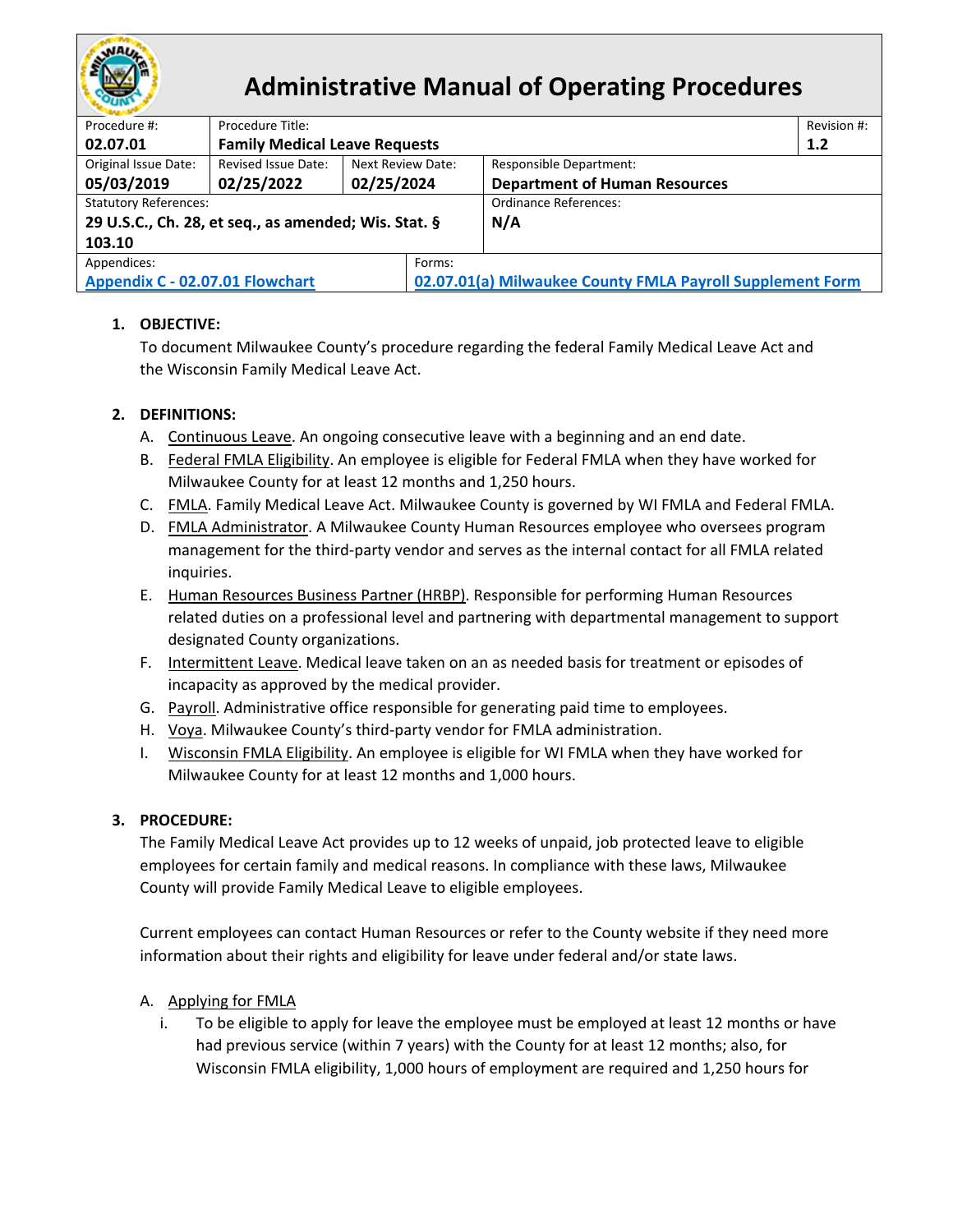Federal FMLA eligibility. Employees who have been employed less than 12 months may talk to their HR Business Partner about requesting a leave of absence without pay.

- ii. The employee must apply for their leave by contacting Voya via phone (888-973-3652) or online at [www.trackingabsence.com/eep](http://www.trackingabsence.com/eep) and notify their supervisor per their work rules. Voya must notify the employee of their eligibility to take FMLA within five business days.
- iii. After applying, the employee will receive application materials by mail or via email. The materials will include instructions and medical certification forms to be completed by the health care provider in order to process the requested leave. The employee will be notified of the status of their FMLA claim once it has been processed.
- iv. If the leave is denied, the employee, payroll, and supervisor will be notified by Voya. The employee has the following options:
	- a. They may talk to their HR Business Partner about requesting a leave of absence without pay.
	- b. They may appeal the denial to Voya within 10 days.
	- c. They may appeal the denial to Milwaukee County within 30 days.
- v. If the employees believe FMLA was unfairly denied, then these two steps may be taken:
	- a. They may file an Equal Rights Division complaint within 30 days.
	- b. They may bring civil action to the Department of Labor within two years of applying.
- vi. Approved leave may be granted as continuous and/or intermittent leave.
- B. Continuous Leave
	- i. Voya notifies the employee, payroll, and supervisor that leave is approved.
	- ii. The employee completes the Milwaukee County FMLA Payroll Supplement form to indicate how they want their available paid time substituted for their FMLA leave, if applicable.
	- iii. The employee is responsible for communicating the status of their FMLA and start and end dates with their manager.
	- iv. Once the leave is complete, the employee will:
		- a. Conform to all return to work requirements and return to work, or;
		- b. Present restrictions prior to returning:
			- i. The supervisor can accommodate temporary restrictions and the employee returns to work.
			- ii. The supervisor can't accommodate restrictions.
				- 1. The employee remains on leave until restrictions can be accommodated or they heal, or;
				- 2. If the employee is not able to return to work and they have not exhausted all available leave time, the employee can request additional FMLA leave, or;
				- 3. If the employee is not able to return to work and they have exhausted all available FMLA time, the employee's department may consider an additional medical leave of absence for the employee, if this additional leave time will permit the employee to return to work.
- C. Intermittent Leave
	- i. Voya notifies the employee, payroll, and supervisor that leave is approved.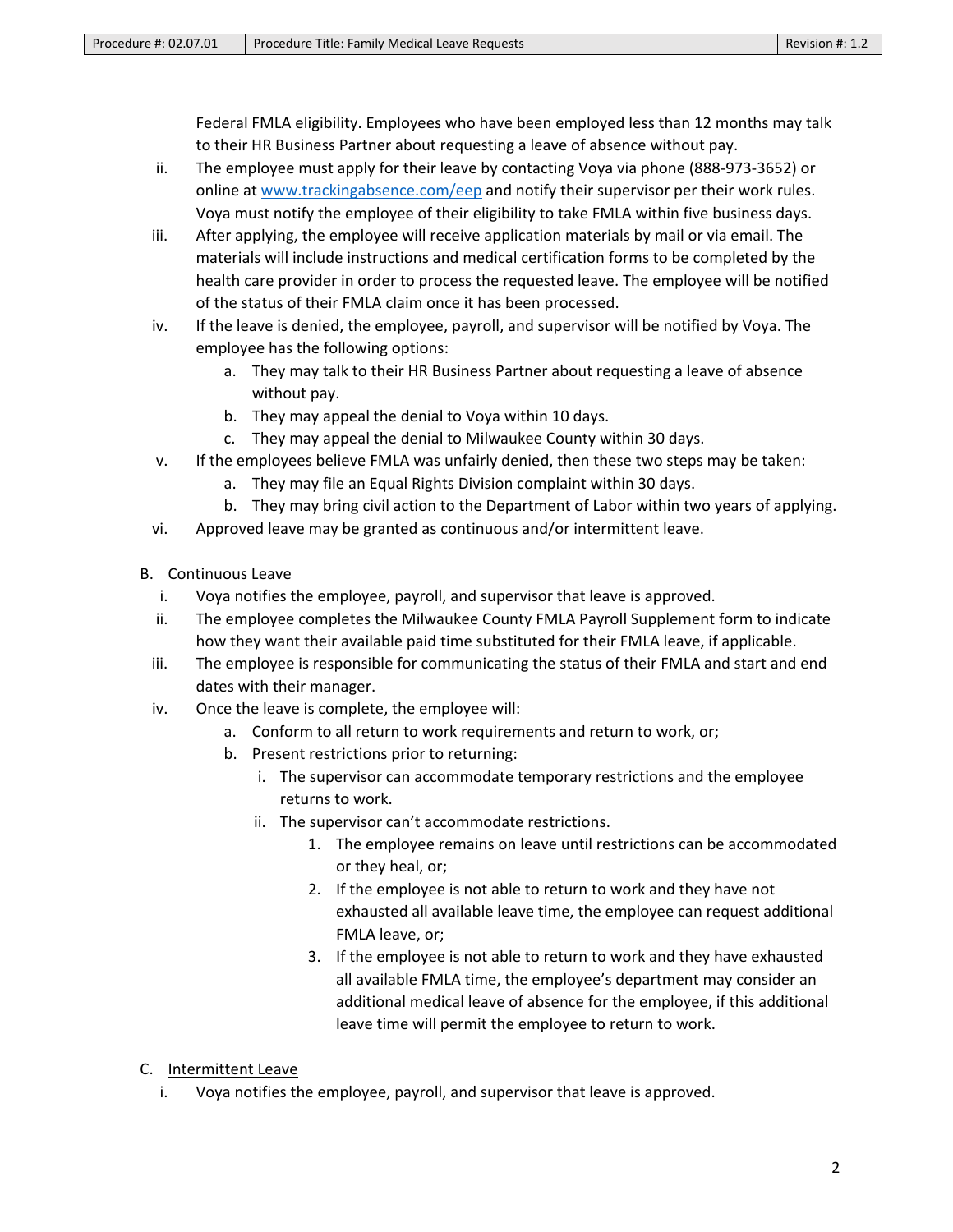- ii. The employee completes the Milwaukee County FMLA Payroll Supplement form to indicate how they want their available paid time substituted for their FMLA leave, if applicable.
- iii. The employee communicates with their supervisor the status of their FMLA. The employee must make reasonable effort to schedule treatments so that they do not adversely affect County operations. They must follow their departmental call in procedure for each absence and contact Voya within 48 hours to track each absence.
- iv. Once the leave is complete, the employee will:
	- a. Conform to all return to work requirements and return to work, or;
	- b. Present restrictions prior to returning:
		- i. The supervisor can accommodate temporary restrictions and the employee returns to work.
		- ii. The supervisor can't accommodate restrictions.
			- 1. The employee remains on leave until restrictions can be accommodated or they heal, or;
			- 2. If the employee is not able to return to work and they have not exhausted all available leave time, the employee can request additional FMLA leave, or;
			- 3. If the employee is not able to return to work and they have exhausted all available FMLA time, the employee's department may consider an additional medical leave of absence for the employee, if this additional leave time will permit the employee to return to work.

# **4. POLICY**

Milwaukee County Policy – Federal and State FMLA Laws Revised December 1, 2015:

- The Wisconsin Family and Medical Leave Act went into effect April 26, 1988. See Wis. Stat. § 103.10.
- The Federal Family and Medical Leave Act went into effect August 5, 1993. See 29 U.S.C. Ch. 28 et seq., as amended.
- The purpose of this policy is to comply with the federal and state FMLA laws.
- A. HOW TO DETERMINE IF AN EMPLOYEE IS ELIGIBLE FOR FMLA:
	- i. **Federal**: An employee must have worked 1,250 hours over previous 12 months from date leave begins (including overtime worked, but not paid or unpaid leave time). An employee need not re-qualify each time more intermittent leave is needed in the same calendar year (January-December). An employee must have been employed by the County for 12 months prior to date leave begins (need not be consecutive). Separate periods of employment will be counted, provided that a break in service does not exceed seven (7) years. Separate periods of employment will be counted if the break in service exceeds seven (7) years due to National Guard or reserve military service obligations or when there is a written agreement including a collective bargaining agreement stating the employer's intention to rehire the employee after the service break.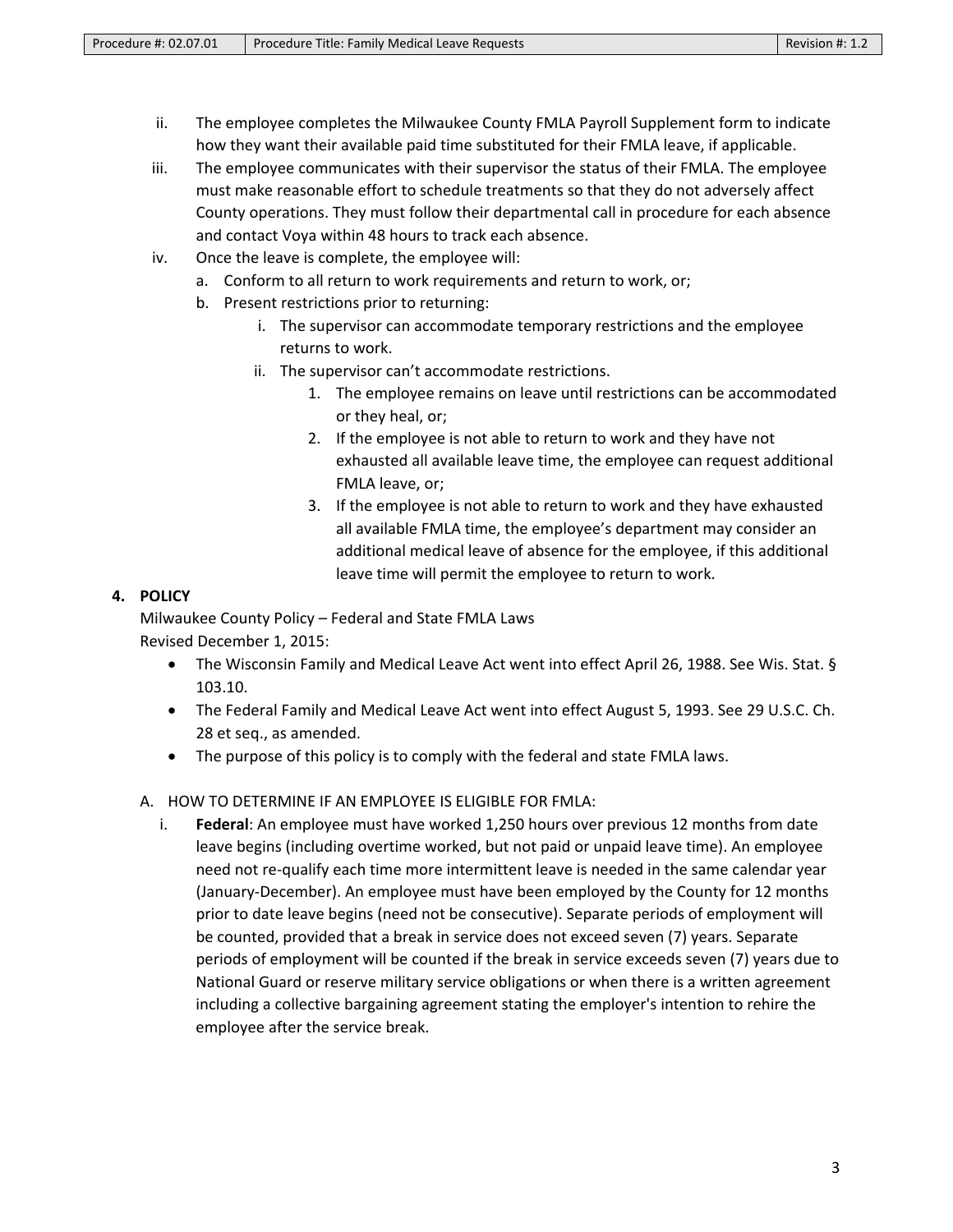- ii. **State:** An employee must have been paid for 1,000 hours (including overtime worked, and paid leave time) within 52 weeks prior to request. An employee must be employed for 52 consecutive weeks, including layoff (need not be immediately prior to date of request).
- B. WHAT AMOUNT OF FMLA TIME OFF IS AN EMPLOYEE ENTITLED TO:
	- i. **Federal:** (January December calendar year, one exception\*)
		- a. Up to 12 weeks
			- i. Within 12 months of birth or placement of a child for adoption or foster care and to care for the newborn, adopted, or foster child. (\*No more than one 12-week period per child).
			- ii. Within a calendar year for an employee who is unable to work because of a serious health condition or for a covered family member who has a serious health condition ("SHC").
			- iii. Within a calendar year of Qualifying Exigency Military Family Leave. This provision is available to eligible employees who need to take leave due to "any qualifying exigency" that arises because the employee has an eligible family member who is called to active duty or is on active duty status in support of a military contingency operation.
		- b. Total of 26 weeks of Military Caregiver Leave (also known as the Covered Service Member Leave) within a single 12-month period beginning on the first day of FMLA leave. This provision is available to an employee who is the spouse, child, parent, or next of kin (near blood relative excluding, spouse, child, parent) of a covered service member to care for the service member's serious injury or illness.
	- ii. **State**: (January December calendar year)
		- a. Up to ten (10) weeks
			- i. Up to six (6) weeks of leave per calendar year for birth or adoption (not foster care) beginning within 16 weeks of birth or placement of child for adoption or precondition to adoption.
			- ii. Up to two (2) weeks of leave per calendar year for an employee who is unable to work because of the employee's own serious health condition (SHC).
			- iii. Up to two (2) weeks of leave per calendar year to care for the employee's child, spouse, parent, or parent-in-law who has a SHC.
			- iv. Marital status is irrelevant when there is a birth or adoption.
	- iii. Application of Maximum Allowable Leave under State and Federal FMLA:
		- a. Under the federal FMLA, an employee may take all 12 weeks for one purpose in one calendar year (January through December).
		- b. Under the state FMLA, an employee may not take all 10 weeks for one purpose in one calendar year (January through December).
		- c. Under the federal FMLA, if spouses are employees of the County, the combined total amount of leave they may take is limited to a total of 12 weeks for birth, adoption, foster care, or to care for sick parents.
	- iv. Birth, Adoption, or Placement of a Child: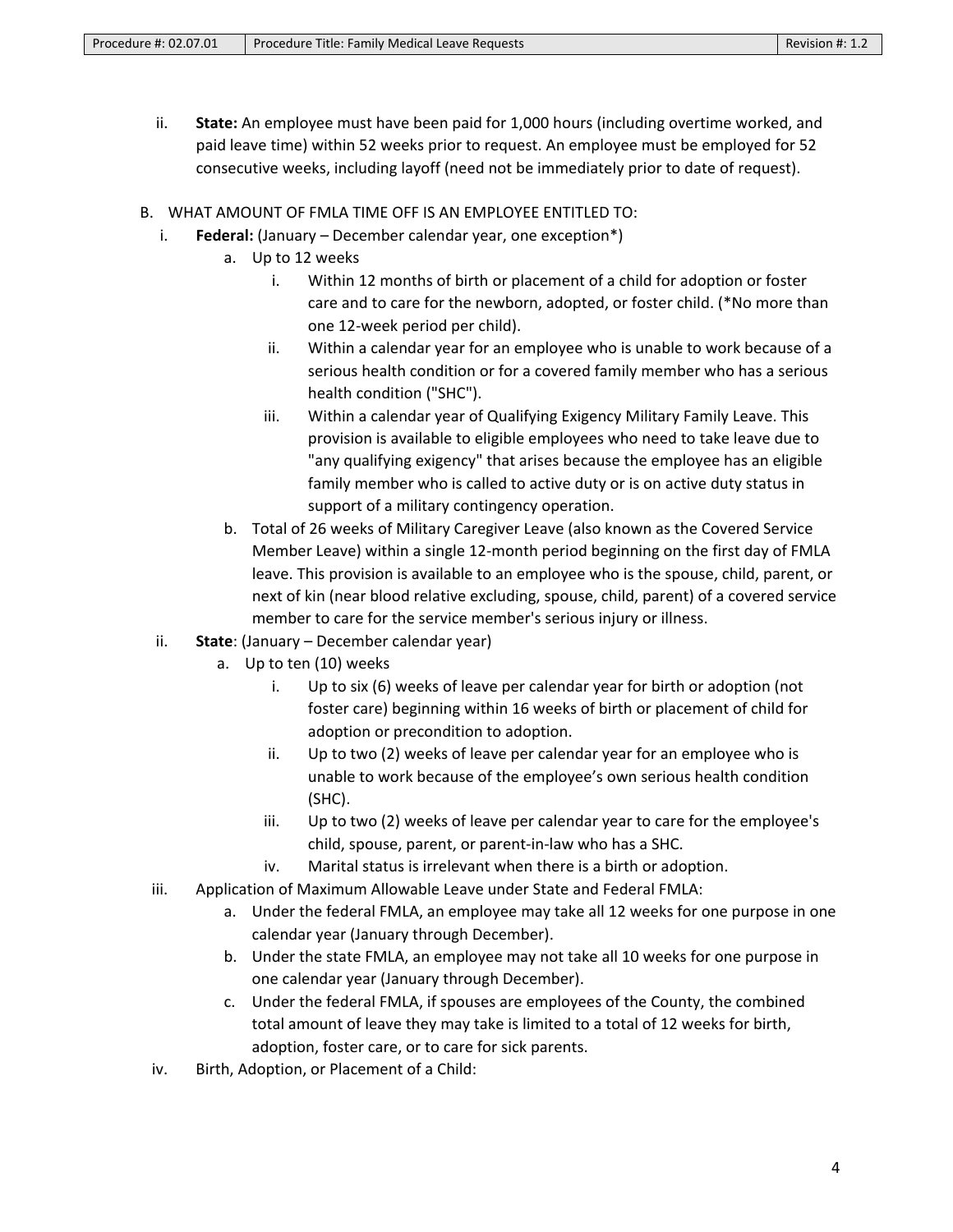- a. Employees are entitled to take federal FMLA leave for birth or adoption or placement of a child for foster care within one year after the birth, adoption, or foster care placement. (\*No more than one twelve (12) week period per child.)
- b. Under state FMLA, leave to care for a newborn child or for a newly placed child for purposes of adoption must commence within 16 weeks before or after the birth or placement of a child for purposes of adoption. If two births or two adoptions occur in the same calendar year, under state FMLA law, the employee is entitled to 12 weeks of leave (6+6).
- c. Under the federal and state FMLA, leave may be taken prior to the birth of a child or placement of a child for adoption or foster care (federal law only) if the employee's absence from work is required for the placement to proceed.
- d. Under both federal and state law, there is no medical certification needed for a FMLA leave to care for a newborn or newly placed child (federal: adoption, foster) (state: adoption only).
- v. Concurrent Utilization: Twelve weeks of FMLA leave under federal law runs concurrently with FMLA leave under state law and any other applicable leaves under County civil service rules, County ordinances, and union contracts. (See MCO §§ 17.18, generally, and (4). Injury pay, workers' compensation wage benefits, and short term disability payments is counted against the employee's FMLA federal and state leave entitlement if the employee is qualified for FMLA leave.)
- C. INTERMITTENT LEAVE (NON-CONTINUOUS INCREMENTS):

FMLA leave taken in separate blocks of time or on a reduced schedule basis due to a single qualifying reason. Efforts should be made by employees to not unduly disrupt the County's operations. Intermittent leave is scheduled. Using FMLA to preclude working mandatory overtime hours will cause those hours to be deducted from the employees FMLA allotment.

- i. **Federal:** 
	- a. Allowed if medically necessary
		- i. For planned medical treatment, the employee taking FMLA leave must make a reasonable effort to schedule treatment so as to not unduly disrupt the operations of the County. Advance notice and schedule of leave dates and times are required, schedule should be sufficiently definite. Examples: medical appointments, chemotherapy, full-time to part-time during period of recovery need medical certification indicating the necessity of intermittent leave or reduced leave schedule due to serious health condition.
	- b. If the County agrees, the employee may have intermittent or reduced leave for birth, adoption, or foster care placement.
	- c. An employee does not have to establish eligibility with each leave/absence in the same calendar year.
- ii. **State:**
	- a. Allowed if medically necessary including reduced hours should not unduly disrupt the County's operations.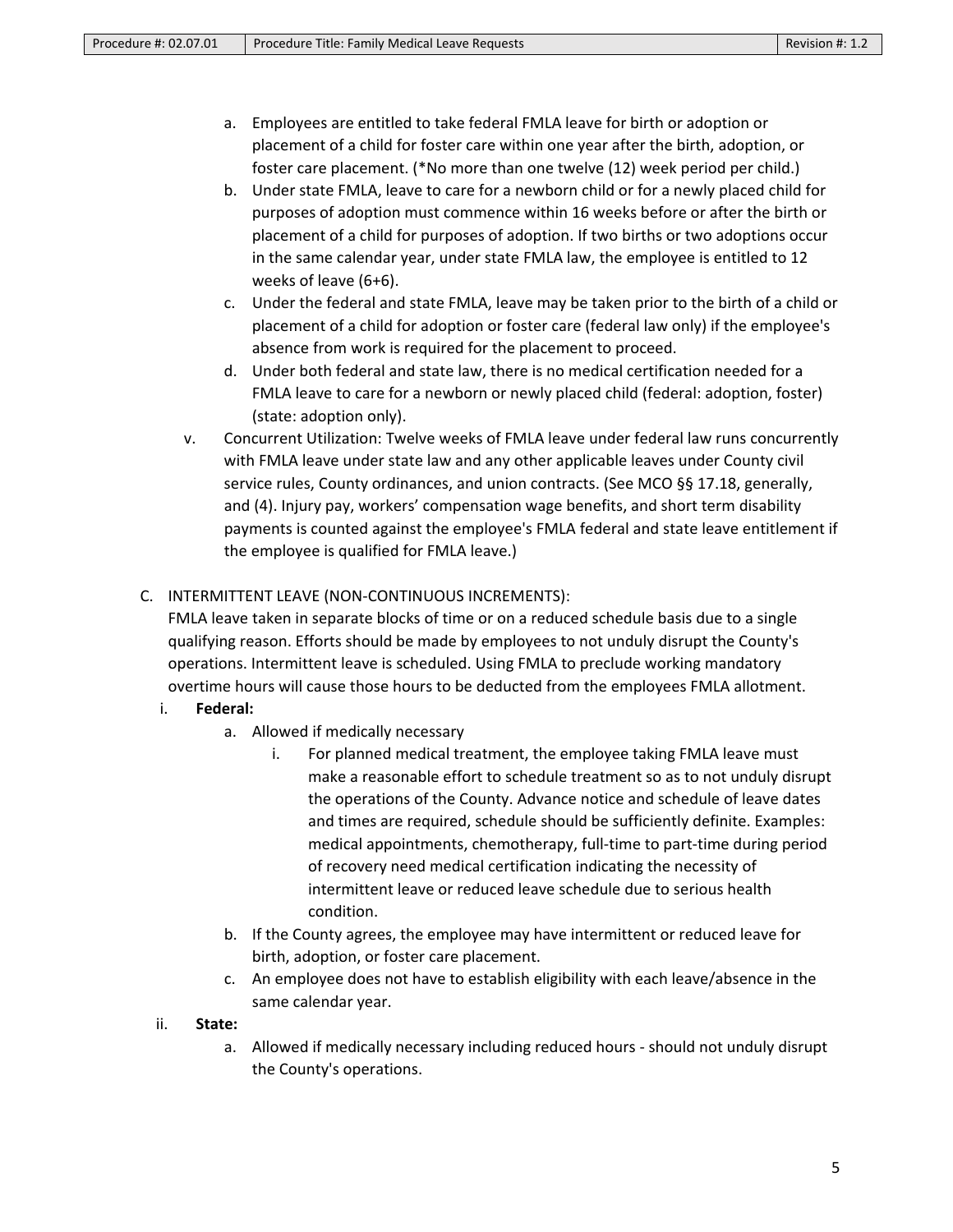b. Partial absence leave due to birth or adoption allowed (should not unduly disrupt the County's operations)

A request for intermittent leave or a reduced work schedule due to a SHC does not require the County's agreement. Included are those times scheduled for planned medical treatment and recovery from treatment for a SHC. This includes part time or reduced work schedules. The shortest increment allowed in other situations must be allowed for time off under the FMLA.

Employees requesting intermittent (non-continuous increments) Federal FMLA that is foreseeable based on planned medical treatment for purposes of providing care to a child, spouse or parent with a serious health condition or for the employee's own serious health condition may be required to transfer temporarily to an available alternate position for which the employee is qualified and which better accommodates recurring periods of leave than the regular employment position of the employee. An employee temporarily transferred will receive the same pay and benefits but may be assigned different duties.

Medical certification indicating the necessity of intermittent leave or reduced work schedule leave due to a SHC is needed. Intermittent/reduced schedule leave may be taken when medically necessary to care for a seriously ill family member or because of the employee's SHC.

## D. WHO ARE COVERED FAMILY MEMBERS:

- **i. Federal:** 
	- a. Parent: biological, adoptive, in loco parentis to employee (need no legal or biological relationship), (no in-laws).
	- b. Child: Biological, adopted, foster, step, legal ward, child of a person standing in loco parentis under 18 or over 18 and "incapable of self-care" because of a mental or physical disability.
		- **i.** Incapable of self-care: requires active assistance or supervision to provide daily self-care, unable to perform three or more activities of daily living: bathing, dressing, cooking, eating, shopping, paying bills, using phones, taking public transportation.
		- ii. Mental or physical disability: physical or mental impairment that substantially limits one or more of an individual's major life activities (walking, speaking, breathing, seeing, hearing, caring for oneself, working, etc.).
	- c. Spouse: legal husband or wife, common law spouse if recognized.

## ii. **State:**

- a. Parent: natural, foster, adoptive, step, legal guardian (includes in-laws) (no in loco parentis).
- b. Child: natural, adopted, foster, step, legal ward under 18, or, over 18 and is unable to care for him/herself because of a SHC.
- c. Spouse: legal husband or wife, common law spouse if recognized.
- E. DEFINITIONS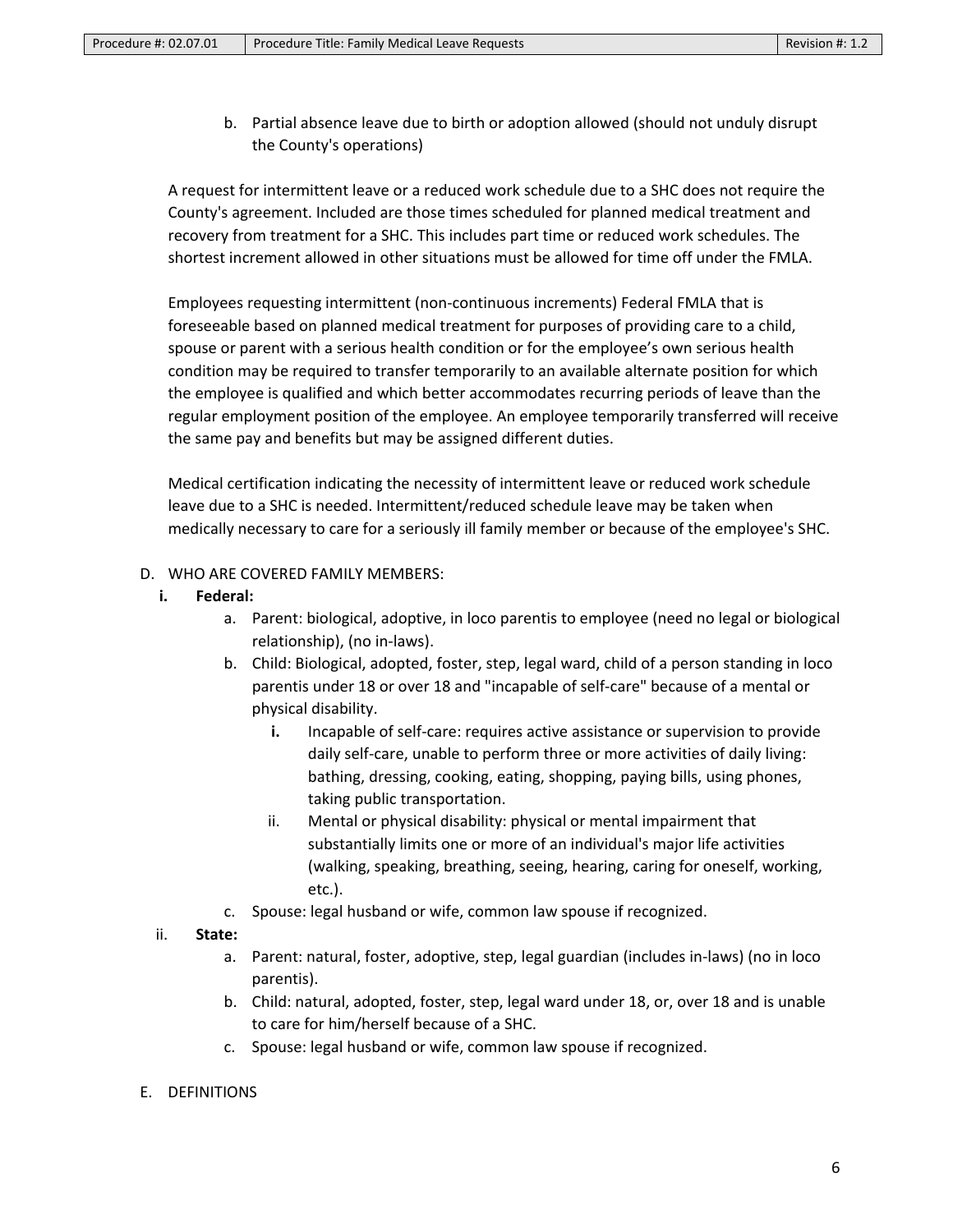- i. **Health care provider ("HCP") under Wisconsin FMLA** includes: nurse, chiropractor, physical therapist, certified occupational therapist, dentist, physician, physician's assistant, podiatrist, occupational therapist, occupational therapy assistant, respiratory care practitioner, dietitian, optometrist, pharmacist, acupuncturist, psychologist, social worker, marriage and family therapist or professional counselor, speech-language pathologist, audiologist, massage therapist, bodyworker, and Christian Science Practitioner.
- ii. **Health care provider ("HCP") under federal FMLA** includes: podiatrist, nurse practitioner, midwives, Christian Science Practitioner, optometrist, psychologist, physician's assistant, physical therapist, physician, clinical psychologist, chiropractor, clinical social worker.
- iii. **A SHC under Wisconsin FMLA** is defined as a disabling physical or mental illness, injury, impairment or condition involving either (1) in-patient care in a hospital, nursing home, or hospice or (2) outpatient care that requires continuing treatment or supervision by a health care provider (visits to a health care provider which must be direct, continuous and firsthand). "Disabling" is defined as incapacitation or inability to pursue an occupation due to physical or mental impairment if employed; if individual is not employed, a SHC is a physical or mental impairment that interferes with normal daily functions.

# iv. **A SHC under the federal FMLA,** is

- a. an illness, injury, impairment, or physical or mental condition that involves one or more of the following:
	- i. Inpatient care in a hospital plus any period of incapacity or subsequent treatment in connection with inpatient care;
	- ii. Continuing treatment by a HCP which includes a period of incapacity of more than three consecutive, full calendar days and any subsequent treatment or period of incapacity relating to the same condition that also involves: treatment two or more times within 30 days of the first day of incapacity by a HCP, nurse, physical therapist, or other HCP referred to by the HCP, by a nurse under direct supervision of a HCP, or by a provider of health care services under orders of, or on referral by a HCP; or treatment by a HCP on at least one occasion which results in a regimen of continuing treatment under the supervision of a HCP. The employee is required to visit a HCP at least twice within 30 days of the first day of incapacity unless there are extenuating circumstances. The first (or only) visit to the HCP must occur within 7 days of the first day of incapacity;
	- iii. Periods of incapacity due to pregnancy (must be unable to perform essential functions), need not be more than three consecutive calendar days;
	- iv. A chronic condition requires periodic visits (at least twice a year) to a HCP for treatment by a HCP or by a nurse under direct supervision of a HCP. A chronic condition continues over an extended period of time (including recurring episodes of a single underlying condition); and may cause episodic rather than a continuing period of incapacity (e.g., asthma, diabetes, epilepsy);
	- v. There may be permanent or long-term conditions for which treatment may not be effective. The employee or family member must be under continuing supervision but need not be receiving active treatment by a HCP (e.g., Alzheimer's, severe stroke, or the terminal stages of a disease;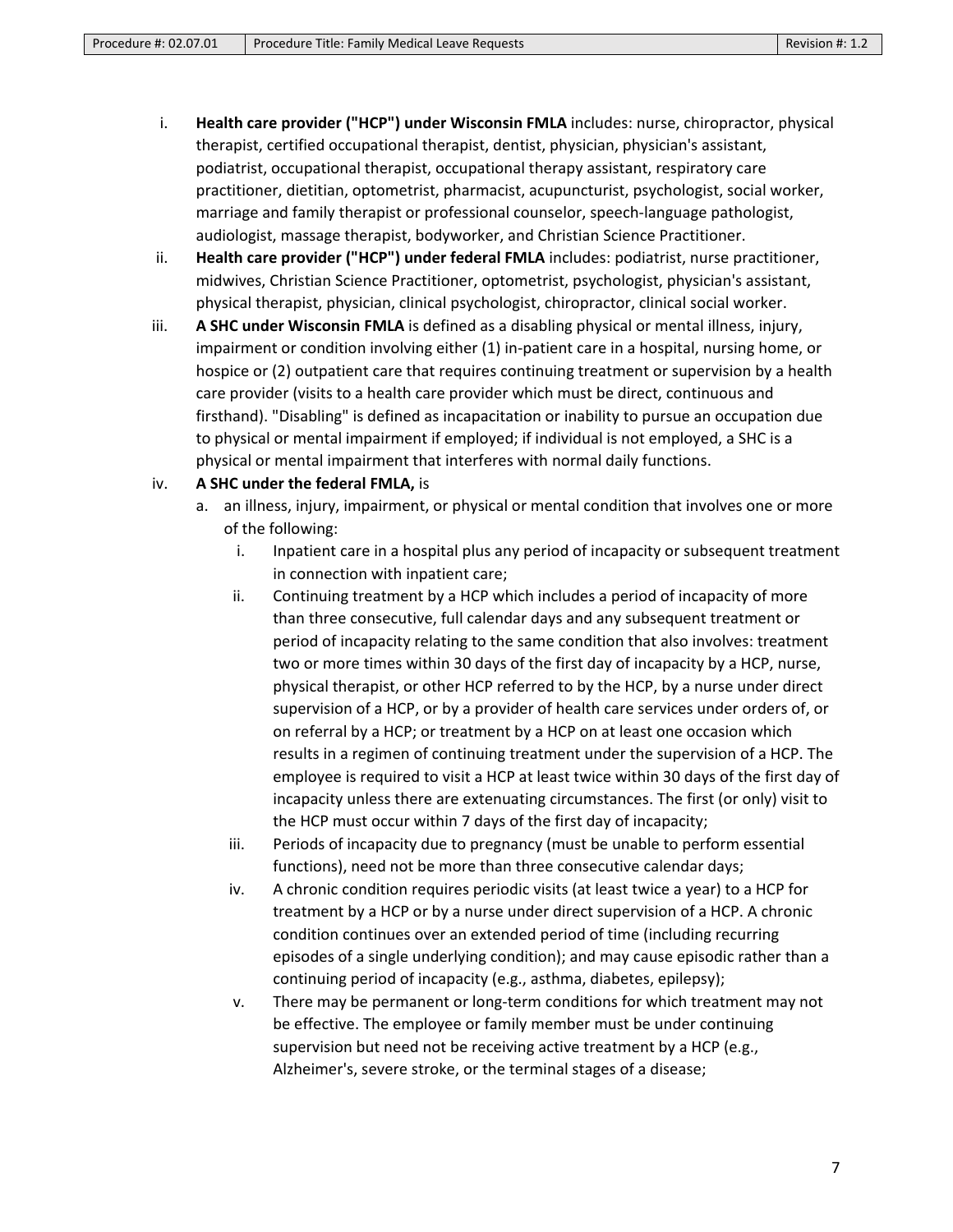- vi. Conditions that would likely result in a period of incapacity of more than three consecutive full calendar days in the absence of medical intervention or treatment, such as cancer (chemotherapy, radiation, etc.), severe arthritis (physical therapy), or kidney disease (dialysis);
- vii. An employee who is pregnant may be unable to report to work because of severe morning sickness. The husband is entitled to FMLA leave if needed to care for his pregnant spouse who is incapacitated or if needed to care for her during her prenatal care, or if needed to care for the spouse following the birth of a child if the spouse has a SHC;
- viii. An employee who has asthma attacks may be advised to stay home when the pollen count exceeds a certain level.

# v. **A SHC under the federal FMLA,** is not

- a. Seeing an HCP once with no continuing treatment. Generally, a common cold or the flu is not a serious health condition. However, if the definition of a serious health condition is met, both a cold and the flu may be a SHC.
- vi. **Military Qualifying Exigency Family Leave under the federal FMLA**: 1) short notice deployment (seven (7) days or less); 2) attend military events or ceremonies and activities related to active duty or called to active duty; 3) childcare and school activities; 4) financial and legal arrangements; 5) counseling; 6) spend time with a military member who is on temporary rest and recuperation leave; 7) post-deployment activities; 8) additional activities not encompassed in other categories but agreed to by the employer and employee.

# vii. **Other Important Notes**

- a. Family leave is allowed for caring for both the physical and psychological care and arrangement of third-party care (nursing home, home care nurse). The employee's presence must be beneficial to the family member who has a SHC (including holding the patient's hand). The family member must be unable to carry on his/her daily life's activities (working, school, etc.) Notice and a certification to the County that substantiates that the leave is due to the SHC of the employee's covered family member or a serious injury or illness of a covered service member or because of a qualifying exigency is required. Failure to comply with these requirements may result in a delay in the start of FMLA leave.
- b. Medical leave is allowed if the employee is unable to perform the essential functions of his/her position. An employee cannot be forced to work in a light duty position when the employee's health care provider has not released the employee to return to work. An employee on FMLA leave may be able to work a second job even though an employee is eligible for FMLA for his/her County job.

## F. SUBSTITUTION OF PAID LEAVE

# i. **Federal**:

- a. Unpaid: The County is not required to provide paid sick leave where it is not normally provided.
- b. Substitution of Leave: Federal law permits, and County requires, that an employee substitute available accrued paid leave (such as vacation, personal or sick leave) for unpaid FMLA. Under the federal FMLA, an employee cannot substitute paid sick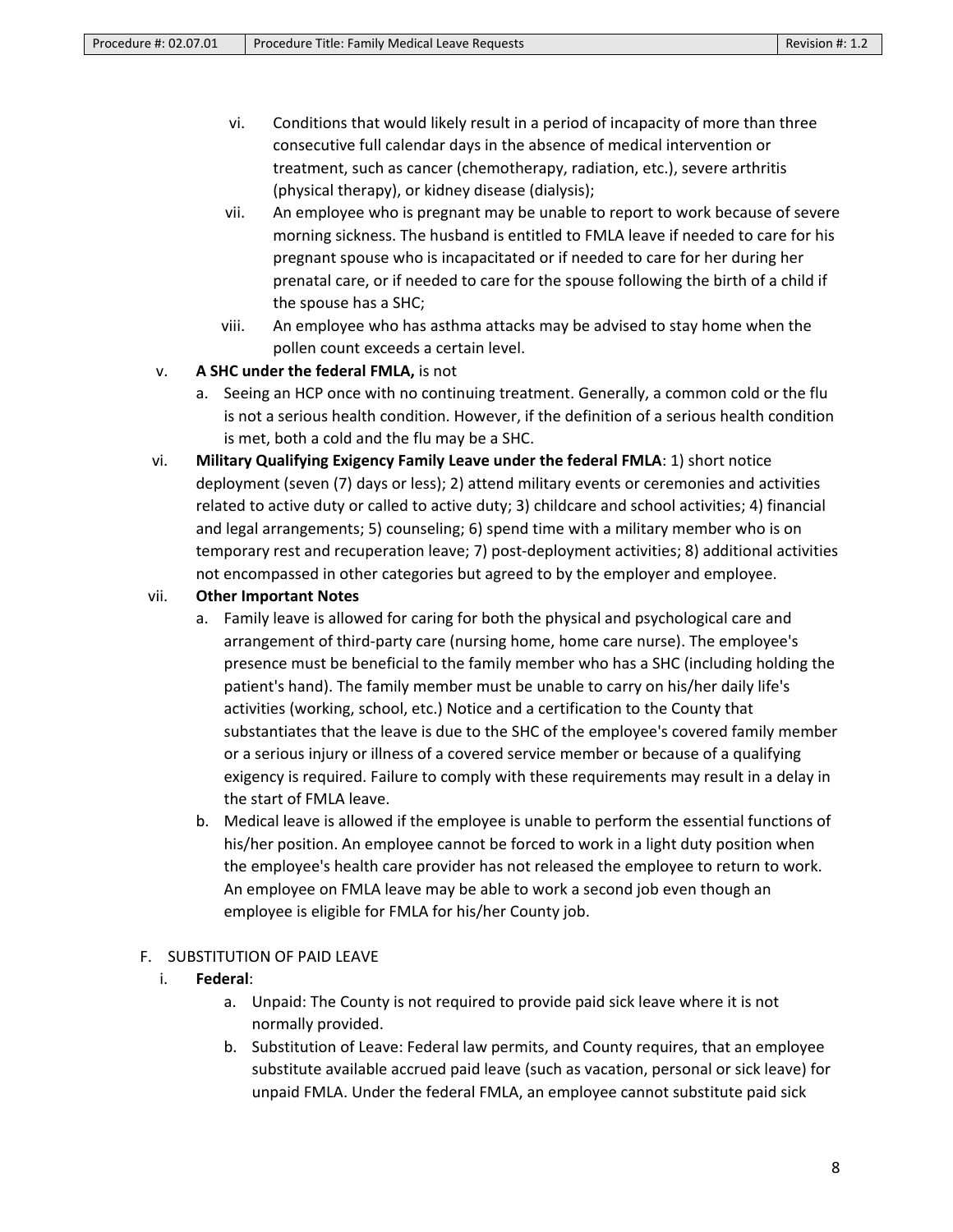leave for new child or qualifying exigency but can substitute paid sick leave for the employee's own serious health condition, to care for a family member with a serious health condition and military caregiver leave when the County's sick leave plan otherwise covers the absence. The County may not force an employee to take other paid leave if an employee or a covered family member has a serious health condition and the employee has sick leave available and the employee wants to take sick leave in accordance with civil service rules/county ordinances.

c. Employees may not use sick time or other paid leave for absences compensated under a short term disability policy or covered under workers' compensation benefits.

#### ii. **State**:

- a. Unpaid: The employee has the sole right to substitute any kind of paid leave, including sick leave.
- b. Substitution: The employee has the sole right to substitute any available form of paid leave.

## G. WHAT AN EMPLOYEE IS REQUIRED TO DO:

## **i. Advance notice**

- a. **Federal**: When the need for a FMLA leave is foreseeable (birth, planned medical treatment, etc.), an employee must provide 30 days' notice before a FMLA leave is to begin. If 30-day notice is not practicable, notice must be given as soon as possible and practical - the same business day or the following business day that the need for leave became known. Any period of delay may result in the denial of FMLA. When the need for FMLA leave is not foreseeable the employee must comply with Milwaukee County's usual and customary notice and procedural requirements for requesting leave, absent unusual circumstances.
- b. **State:** Reasonable and practicable notice is required. Notice is not required for emergencies.

An employee shall provide sufficient information for an employer to reasonably determine whether the FMLA may apply to the leave request. **Calling in "sick" without providing more information will not be considered sufficient notice to trigger an employer's obligation under FMLA.** The County or its designee requires information from an employee that indicates the SHC renders the employee unable to perform the functions of his/her job or a covered family member with a serious health condition is unable to perform his/her daily activities, or that the leave is related to a pregnancy, or the employee was hospitalized overnight. **The County or its designee is obligated to inquire if it needs additional information to determine whether the leave qualifies for FMLA protection.**

The employee eligible for FMLA must provide the County with advance notice and submit a medical certification to substantiate that a requested leave is medically necessary due to the employee's SHC that renders the employee unable to perform the essential functions of his/her job. FAILURE TO COMPLY WITH THESE REQUIREMENTS MAY RESULT IN A DELAY IN THE START OF FMLA LEAVE.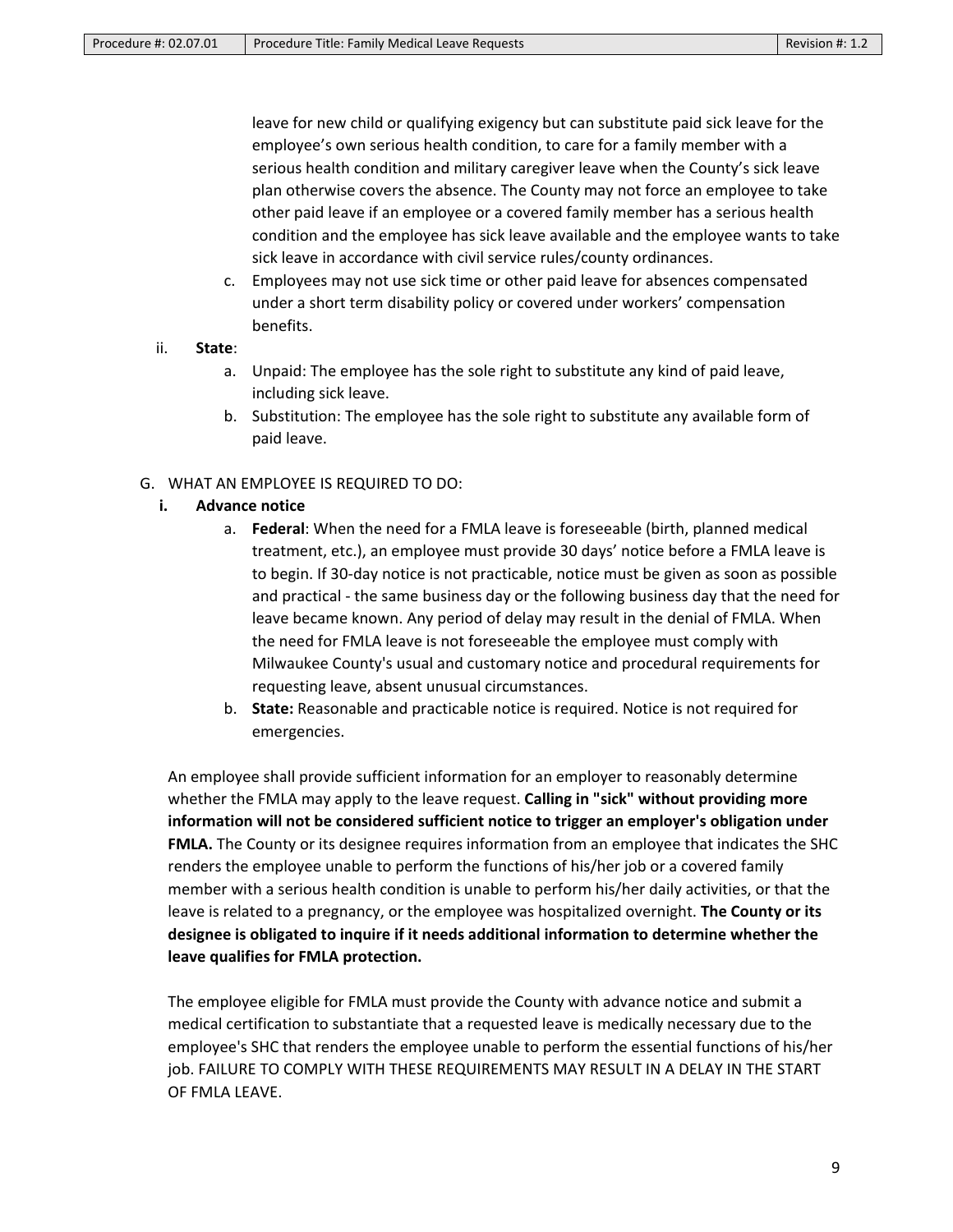#### **i. Medical Certification**

- a. The employee should furnish a medical certification to the County's FMLA administrator at the time the employee requests FMLA leave or within five business days from the date of the request. If the FMLA leave was unforeseen, the County's FMLA administrator should receive the medical certification within five business days after the leave commences. The employee must provide the requested certification no later than 15 calendar days after requested by the County's FMLA administrator unless it is not practicable despite the employee's diligent, good faith efforts, or the County's FMLA administrator agrees to provide more than 15 calendar days to submit the certification.
- b. **The medical certification (an original, not a copy) must be submitted to the FMLA administrator**. If the medical certification is not received 15 days after requested, the County may delay the taking of a FMLA leave or may grant leave subject to receipt of certification. If 30 days' notice is not provided by the employee prior to the FMLA leave, then certification should be provided before leave begins.
- c. The County's FMLA Administrator may require a second opinion. The County's FMLA administrator cannot use the same HCP on a regular basis for second opinions. The County pays for a second opinion. The medical certification must include a date when the SHC began, probable duration of the SHC, appropriate medical facts known by the HCP, a statement that the employee cannot perform the essential functions of his/her job or the employee is needed to care for an eligible family member and date(s) of medical treatment.
- d. If necessary, because the original HCP's opinion (the employee's) and the opinion (second) of the County's designated HCP differ, the County may obtain a third opinion at the County's expense. The County and the employee must jointly approve the third HCP and this third opinion shall be final and binding. (Re-certification may be requested every 30 days for a chronic condition. However, the County may not request recertification until after 30 days has passed from the end of the leave date previously specified in a medical certification by a HCP unless 1) the circumstances described by the previous certification have changed significantly (e.g., the severity of the condition, the duration or frequency of absences); or 2) the County receives information casting doubt upon the employee's stated reason for the absence; or 3) the employee requests a leave extension.
- e. If the medical certification is incomplete or insufficient, the County's FMLA administrator must notify the affected employee in writing, stating that additional information is required. The employee will have seven (7) calendar days to provide the additional information. If an employee fails to submit a complete and sufficient medical certification despite the opportunity to correct the deficiency, FMLA leave may be denied. The County's FMLA administrator may contact the HCP directly for clarification to understand handwriting and meaning of response and authentication. The County's FMLA Administrator provides a copy of the certification and requests verification that the information on the form was completed and/or authorized by the HCP who signed it. The County and its designee **may request no additional information**. The County or its designee may contact the HCP directly only after the County's FMLA administrator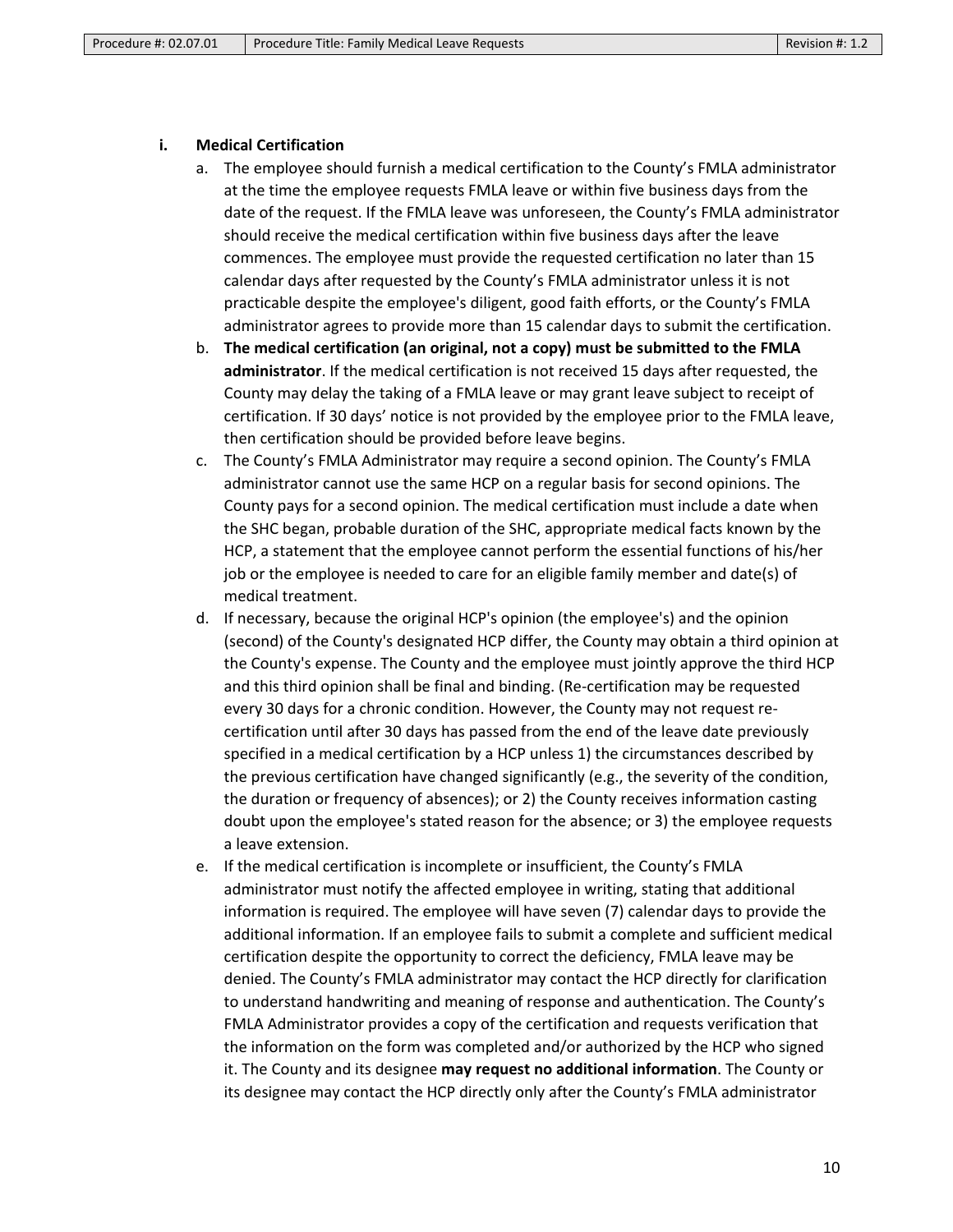has notified the employee that the medical certification was deficient, and the employee failed to have the HCP cure the deficiency(-ies).

f. The County or its designee may not request medical certification for a FMLA family leave due to the birth, placement of a child for foster care (federal law only), or adoption.

#### H. WHAT ARE THE COUNTY'S RESPONSIBILITIES?

The County or its designated FMLA administrator must inform the employee in writing:

- i. Eligibility Notice.
	- a. When an employee requests FMLA leave, or when the County acquires knowledge that an employee's leave may be for an FMLA-qualifying reason, the employer or designee must notify the employee of his/her eligibility to take FMLA leave within five (5) business days, absent extenuating circumstances and that the leave will be counted against the employee's 12-month entitlement under the FMLAs. The County's FMLA administrator should notify an employee when FMLA eligibility is determined that a fitness for duty certification will be required before an employee will be allowed to return to work from a FMLA leave due to his/her own SHC. Such certification may be requested only regarding the particular SHC that caused the employee to need FMLA leave.
- ii. Fitness-For-Duty Certification.
	- a. At the time leave is approved or prior to returning to work, the County will notify employees in writing whether a fitness-for-duty certification is required before returning to work. A fitness-for-duty certification can only be required from employees returning from continuous leaves regarding their own serious health condition. A fitness-for-duty certification can be required every thirty (30) days during intermittent or reduced schedule leaves if a reasonable safety concern exists. Required fitness-for-duty certification must be complete and sufficient. If a required fitness-for-duty certification is not complete or sufficient, employees will be notified in writing of the deficiency and give seven (7) calendar days to provide the required information. If the employee fails to provide the required information, the employer may delay the employee's return to work or deny the leave. An employee will not be restored to his or her original or equivalent position if they are unable to perform the functions of their job because of a mental or physical condition.
- iii. Medical Certification.
	- a. The County's FMLA administrator should request that an employee furnish certification at the time the employee gives notice of the need for leave or within five business days or, in the case of unforeseen leave, within five (5) business days after the leave commences. The County must allow an employee fifteen (15) calendar days to submit the medical certification to the FMLA administrator.
	- b. The County's FMLA administrator shall advise an employee whenever the County finds a certification incomplete or insufficient, and shall state in writing to the employee what additional information is necessary to make the certification complete and sufficient. If the applicable entries have not been completed, are vague, ambiguous, or non-responsive the employee has seven calendar days to cure any such deficiency. Failure to comply may result in denial of FMLA leave.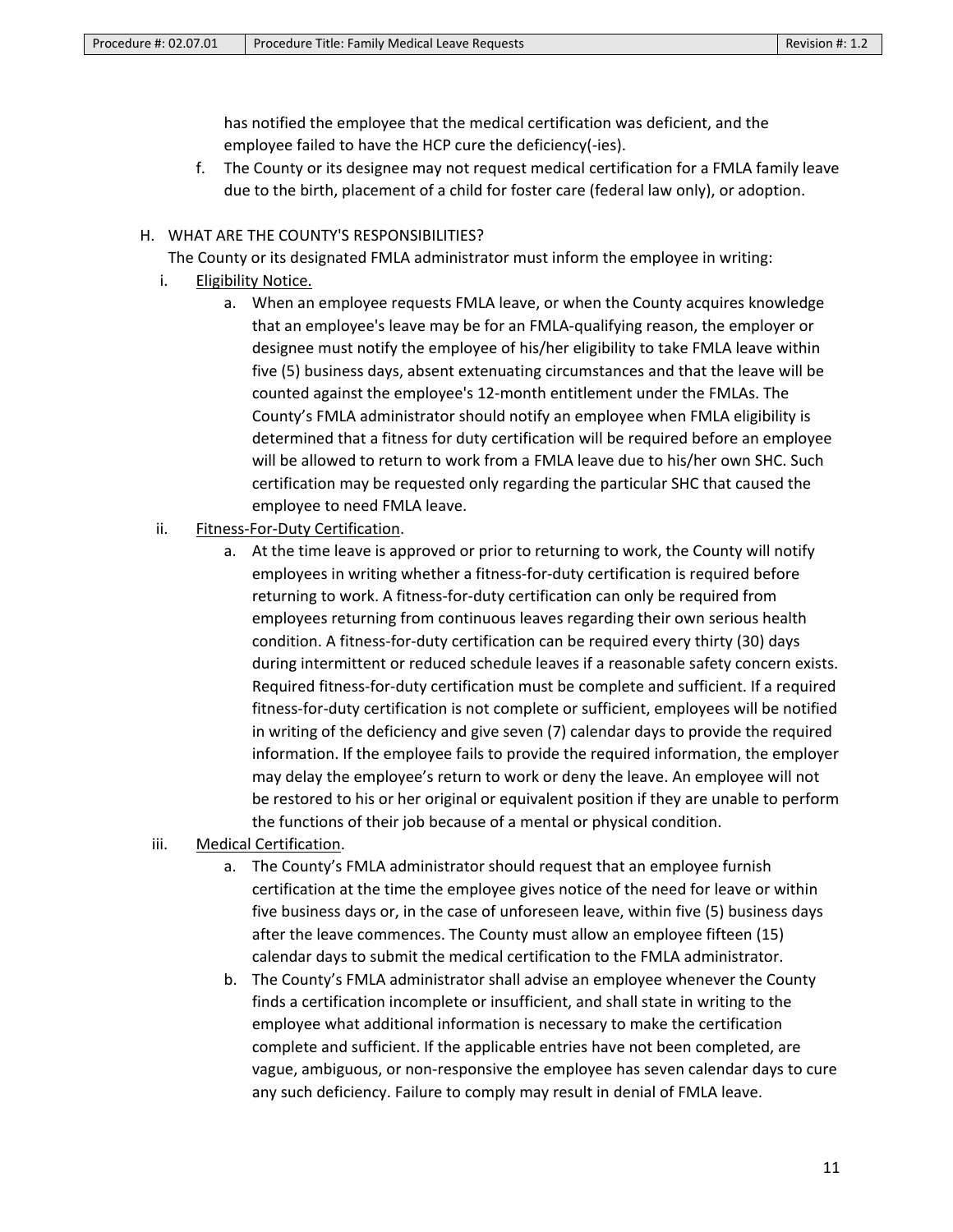- c. A medical certification from a health care provider should include the following information:
	- i. The name, address, telephone number, and fax number of the health care provider and type of medical practice/specialization;
	- ii. The approximate date on which the serious health condition commenced, and its probable duration;
	- iii. A statement or description of the appropriate medical facts regarding the patient's health condition for which FMLA leave is requested. The medical facts must be sufficient to support the need for leave. Such medical facts may include information on symptoms, diagnosis, hospitalization, doctor visits, whether medication has been prescribed, any referrals for evaluation or treatment, or any other regimen of continuing treatment;
	- iv. If the employee is the patient, information sufficient to establish that the employee cannot perform the essential functions of the employee's job, and the likely duration of such inability;
	- v. If the patient is a covered family member with a serious health condition, information sufficient to establish that the family member is in need of care, and an estimate of the frequency and duration of the leave required to care for the family member;
	- vi. Information sufficient to establish the medical necessity for intermittent or reduced schedule leave for planned medical treatment or unforeseeable episodes of incapacity and an estimate of the dates and duration of such treatments or duration of episodes of incapacity and any periods of recovery; and,
	- vii. If an employee requests leave on an intermittent or reduced schedule basis to care for a covered family member, a statement that such leave is medically necessary to care for the family member, which can include assisting in the family member's recovery, and an estimate of the frequency and duration of the required leave.

# iv. Recertification.

- a. The County or its designee may request recertification no more often than every 30 days and only in connection with an absence by the employee. If the medical certification indicates that the minimum duration of the condition is more than 30 days, the County's FMLA administrator must wait until that minimum duration expires before requesting a recertification. The County may request a recertification of a medical condition every six months in connection with an absence by the employee. The County's FMLA administrator may request recertification in less than 30 days if:
	- i. The employee requests an extension of leave;
	- ii. Circumstances described by the previous certification have changed significantly (e.g., the duration or frequency of the absence, the nature or severity of the illness, complications). If an employee has a pattern of using unscheduled FMLA leave for migraines in conjunction with his or her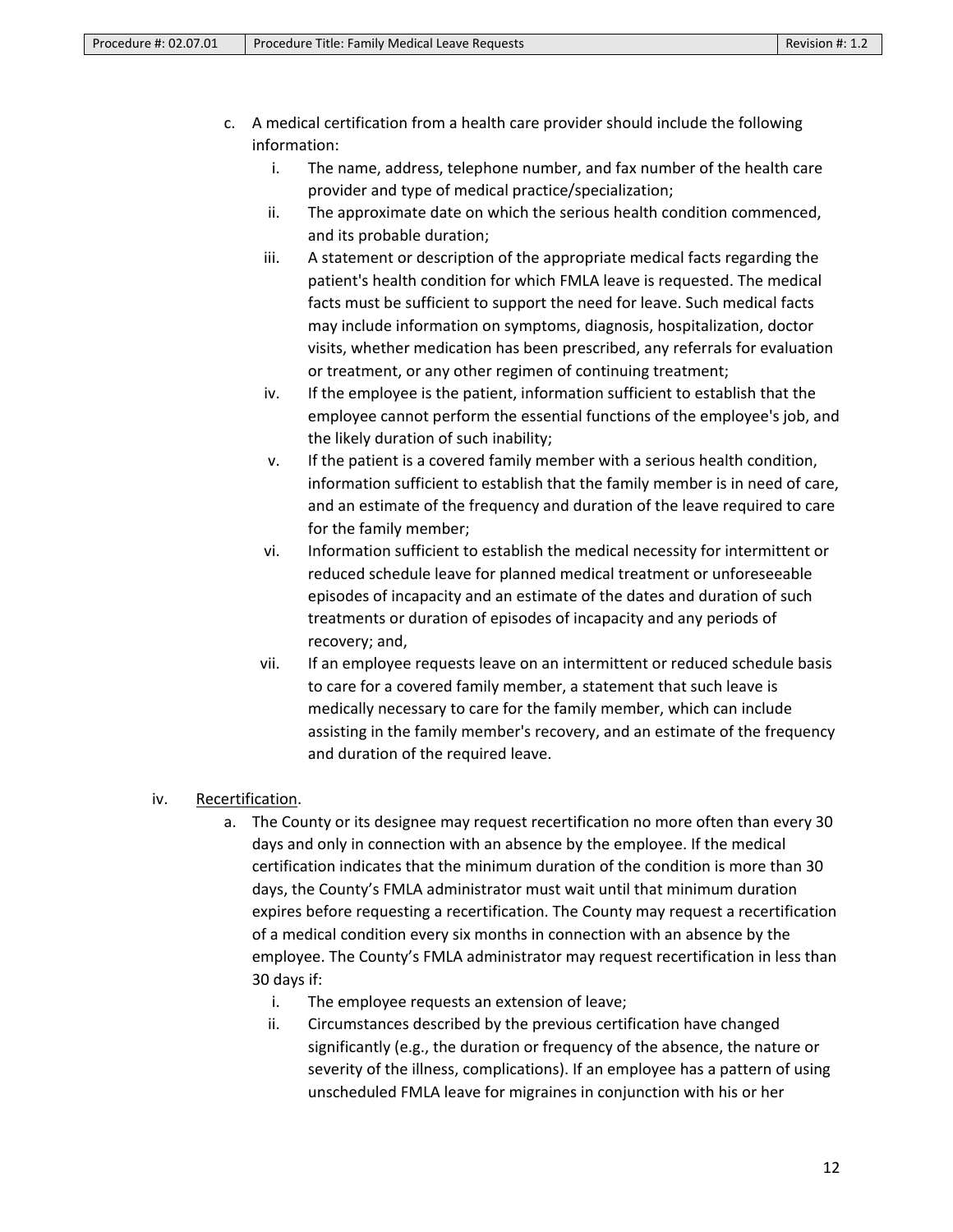scheduled days off, then the timing of the absences also might constitute a significant change in circumstances sufficient for an employer to request a recertification more frequently than every 30 days; or

- iii. The employer receives information that casts doubt upon the employee's stated reason for the absence or the continuing validity of the certification. If an employee is on FMLA leave for four weeks due to the employee's knee surgery, including recuperation, and the employee plays in softball league games during the employee's third week of FMLA leave, such information might be sufficient to cast doubt upon the continuing validity of the certification allowing the Count's FMLA administrator to request a recertification in less than 30 days.
- b. The employee must provide the requested recertification to the County's FMLA administrator within the timeframe requested (which must allow at least fifteen (15) calendar days after the administrator's request).
- c. Any recertification requested by the County's FMLA administrator shall be at the employee's expense.

It is the right and obligation of the County or its designee to determine whether leave is FMLA eligible. The County may apply FMLA to an employee's leave time.

An employee cannot collect unemployment compensation while on FMLA.

- I. JOB BENEFITS AND PROTECTION (restore to the same level of benefits before the leave)
	- i. Although under FMLA, an employee is not entitled to the accrual of additional benefits or seniority that would have occurred during the period of leave, an employee on FMLA leave does accrue hours of service during periods of paid leave.
	- ii. An employee must be restored to an equivalent position with equivalent benefits, pay and other terms and conditions of employment upon return to work after a FMLA leave.
	- iii. An employee may not be denied health insurance upon his/her return to work. Full benefits must be immediately restored with no waiting period, exclusion of pre-existing conditions, etc.
	- iv. An employee may continue their health insurance while on FMLA, under the same terms and conditions as before the leave commenced, provided the employee pays the employee portion of their premiums.
	- v. When substituting paid time off for unpaid leave, the employee's normal deductions will be withheld from their pay.
	- vi. For unpaid leaves, the employee's premium deductions will be placed in arrears, and collected upon the employee's return to work.
- vii. The County, at its discretion, may opt to require manual payment of the employee's premiums in lieu of the arrears process.
- viii. If an employee fails to pay the employee portion of health insurance coverage while on FMLA leave, either through the arrears process or manual billing, Milwaukee County will terminate coverage prospectively. The County must give 15 days notice prior to termination of coverage.
- ix. The County will attempt to recover any past due employee premiums, or premium balances held in arrears whether the employee returns to work or not.
- x. For represented and non-represented employees, seniority continues to accrue.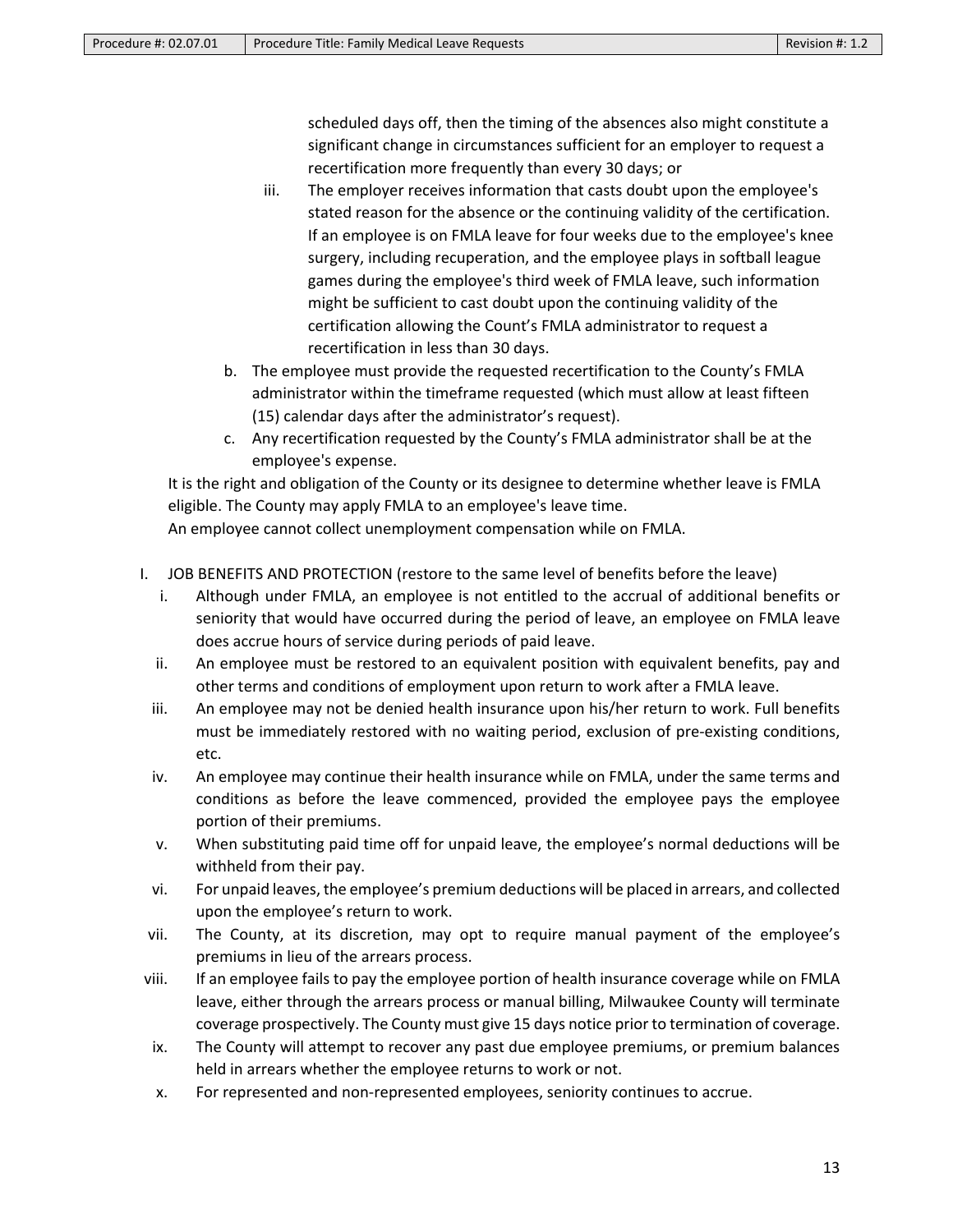xi. Under FMLA, benefits do not continue to accrue during a leave. The County will provide benefits after an employee returns from an unpaid leave under FMLA which accrue during the unpaid leave pursuant to union contracts, civil service rules, and county ordinances.

The County will not:

- i. Use the taking of FMLA leave as a reason to take any adverse employment action against an employee who took a FMLA leave, or
- ii. Count a FMLA leave under "No Fault" attendance policies, or
- iii. Refuse to hire or promote an employee because the employee took a FMLA leave.
- J. MISCELLANEOUS
	- i. Notices (posters) stating the employee' rights under the FMLAs and the County's policies must be posted in one or more conspicuous places where employees are likely to see the posters.
- K. TIMECARD ENTRIES
	- i. Employees should continue to code their time off work as usual. Payroll clerks will adjust the codes with the appropriate FMLA designation upon receipt of the employees Milwaukee County Payroll Supplement or direction of the FMLA administrator.
- L. UNLAWFUL ACTS
	- i. It is unlawful for any employer to interfere with, restrain, or deny the exercise of any right provided by FMLA. It is also unlawful for an employer to discharge or discriminate against any individual for opposing any practice, or because of involvement in any proceeding, related to FMLA.
- M. RELIEF
	- i. Appeals:
		- a. Voya Appeal: Employees may appeal a denial by calling or emailing Voya.
		- b. Milwaukee County Appeal: Employees may appeal an adverse determination by the administrator to Milwaukee County. To submit an appeal, the employee must submit a request to review in writing, including all information that the employee would like to have considered, within 30 days of the administrator's decision. Milwaukee County will respond within 10 business days of receipt of a requested FMLA appeal. All appeals must be submitted to the Milwaukee County FMLA administrator via e-mail at FMLA@milwaukeecountywi.gov. Incomplete requests or requests received more than 30-days following the administrator's decision will not be considered.
	- ii. Enforcement:
		- a. Equal Rights Division (ERD): A complaint may also be filed with the state Equal Rights Division ("ERD") within 30 days of an alleged violation of the Wisconsin FMLA. The ERD will investigate a complaint and may provide an administrative hearing if the issue is not resolved.
		- b. US Department of Labor (DOL): Under the federal FMLA, a complaint may be filed with the U.S. Department of Labor (DOL). An employee may bring a civil action under federal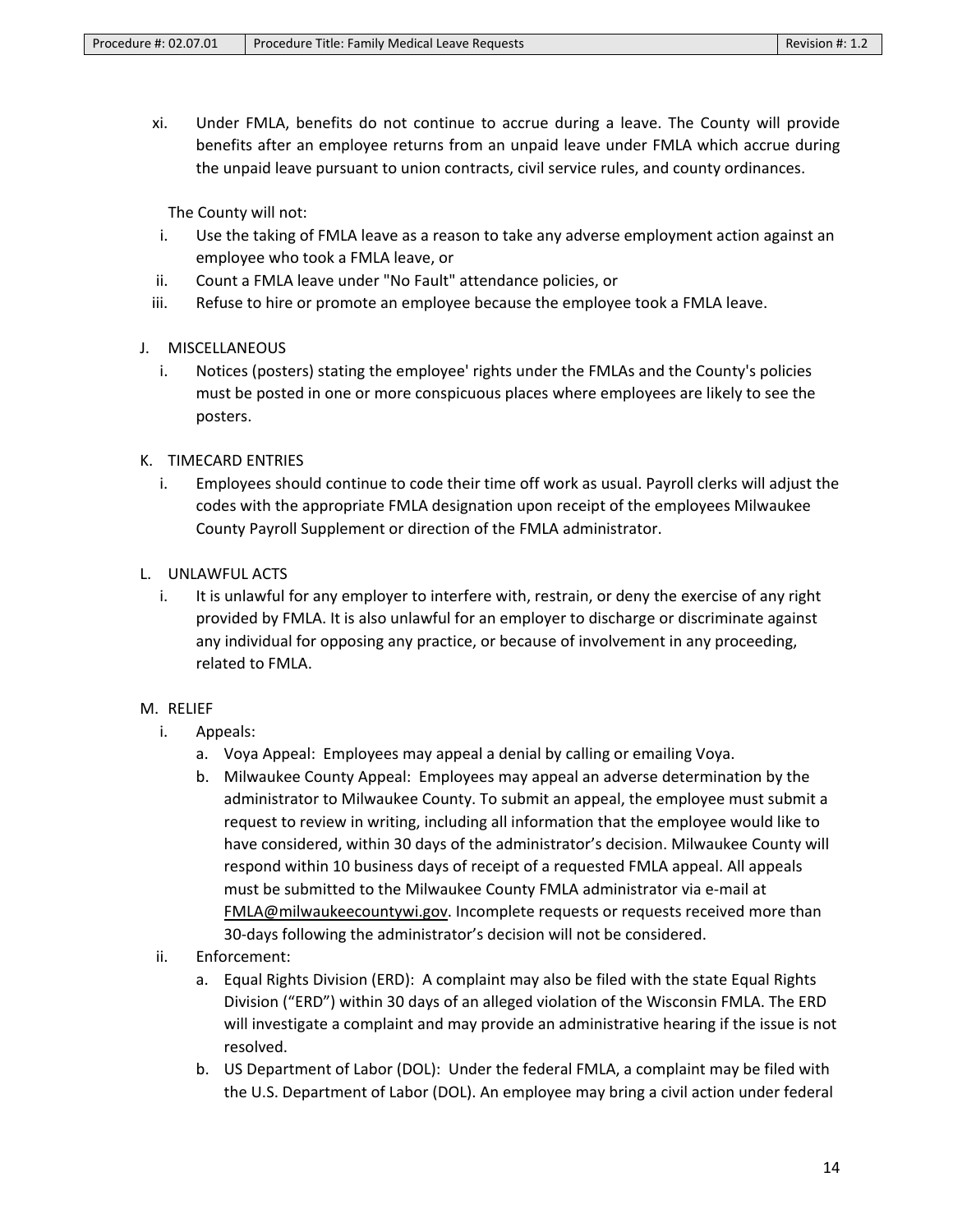law, which must normally be brought within two years of the last event constituting a violation for which relief is sought. The DOL will investigate, resolve the case, or bring an action in federal court. The DOL may file a cause of action in federal court within two years or three years if there is a willful violation.

## iii. **State remedy**

a. Leave time, reinstatement, back pay, benefits up to two years, costs, and reasonable actual attorney fees.

# iv. **Federal remedies**

a. Lost wages, overtime, salary or employment benefits actual monetary losses (e.g., cost of substitute care), prejudgment interest, possible liquidated damages (double the amount of monetary loss) but not if the DOL obtains an injunction prohibiting any further violations of the FMLA. An employee may recover reasonable attorney's fees and costs, employment, reinstatement, promotion.

# N. FEDERAL MILITARY CAREGIVER LEAVE

- i. Eligible employees are entitled to FMLA leave to care for a covered service member (a current member or veteran of the Armed Forces, including a member or veteran of the National Guard or Reserves), who is undergoing medical treatment, recuperation, or therapy, is otherwise on the temporary disability retired list, for a serious injury or illness.
- ii. A "serious injury or illness," in the case of a current member of the Armed Forces, including a member of the National Guard or Reserves, means an injury or illness incurred by a covered service member in the line of duty on active duty in the Armed Forces or that existed before the beginning of the member's active duty and was aggravated by service in the line of duty on active duty in the Armed Forces, and that may render the service member medically unfit to perform the duties of his or her office, grade, rank or rating.
- iii. In the case of a covered veteran, "serious injury or illness" means an injury or illness that was incurred by the member in the line of duty on active duty in the Armed Forces, or existed before the beginning of the member's active duty and was aggravated by service in the line of duty on active duty in the Armed Forces, and manifested itself before or after the member became a veteran and is:
	- a. A continuation of a serious injury or illness that was incurred or aggravated when the covered veteran was a member of the Armed Forces and rendered the service member unable to perform the duties of the service member's office, grade, rank or rating; or
	- b. A physical or mental condition for which the covered veteran has received a U.S. Department of Veterans Affairs Service-Related Disability Rating ("VASRD") of 50% or greater, and such VASRD rating is based, in whole or part, on the condition precipitating the need for military caregiver leave; or
	- c. A physical or mental condition that substantially impairs the covered veteran's ability to secure or follow a substantially gainful occupation by reason of a disability or disabilities related to military service, or would do so absent treatment; or
	- d. An injury, including a psychological injury, on the basis of which the covered veteran has been enrolled in the Department of Veterans Affairs Program of Comprehensive Assistance for Family Caregivers.